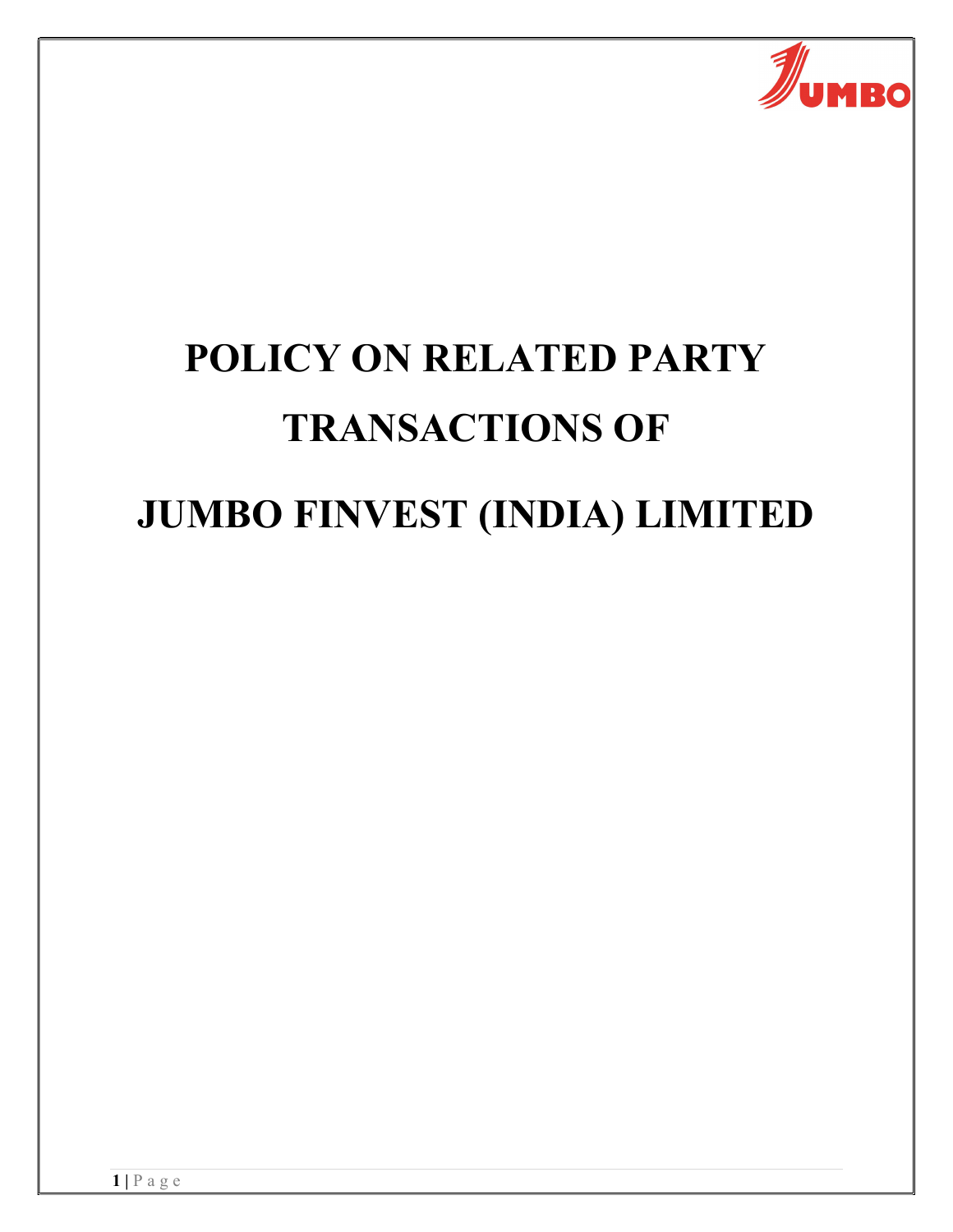

# 1. PREAMBLE & PURPOSE

Related party transactions can present a potential or actual conflict of interest which may be against the best interest of the company and its shareholders. Considering the requirements for approval of related party transactions as prescribed under the Companies Act, 2013 ("Act"), Jumbo Finvest (India) Limited ('the Company') has formulated guidelines for identification of related parties and the proper conduct and documentation of all related party transactions.

The board of directors (the "Board") of the company has adopted the following policy and procedures with regard to Related Party Transactions (as defined hereinafter). The Audit Committee (as defined hereinafter) on the recommendation of the Board will review and may amend this Policy from time to time as and when required, subject to the approval of the Board.

This Policy is being brought in place to ensure that all Related Party Transactions undertaken by the Company are in compliance with and abide by applicable laws and it provides a framework for governance and reporting of Related Party Transactions including material transactions.

## 2. DEFINITIONS

"Act" means Companies Act, 2013 and the Rules framed thereunder, including any modifications, amendments, clarifications, circulars or re-enactments thereof.

"Arm's Length basis" means a transaction between two related parties that is conducted as if they were unrelated, so that there is no conflict of interest.

"Audit Committee" means committee of Board of Directors of the Company.

"Board of Directors" or "Board" means the Board of Directors of the Company.

"Company" means Jumbo Finvest (India) Limited.

"Key Managerial Personnel" means the Key Managerial Personnel of the Company in terms of the Act.

"Material Related Party Transaction" means a Related Party Transaction which individually or taken together with previous transactions during the financial year, such limits as may be prescribed in the Companies Act, 2013, from time to time.

"Policy" means the current Policy on Related Party Transactions, including amendments, if any, from time to time.

"Related Party Transaction" means any transaction between the Company and a Related Party as defined under the Act and the rules frames hereunder.

"Related Party" means a related party as defined under the Act and the rules frames hereunder.

"Transaction" with a Related Party shall be construed to include single transaction or a group of transactions in a contract.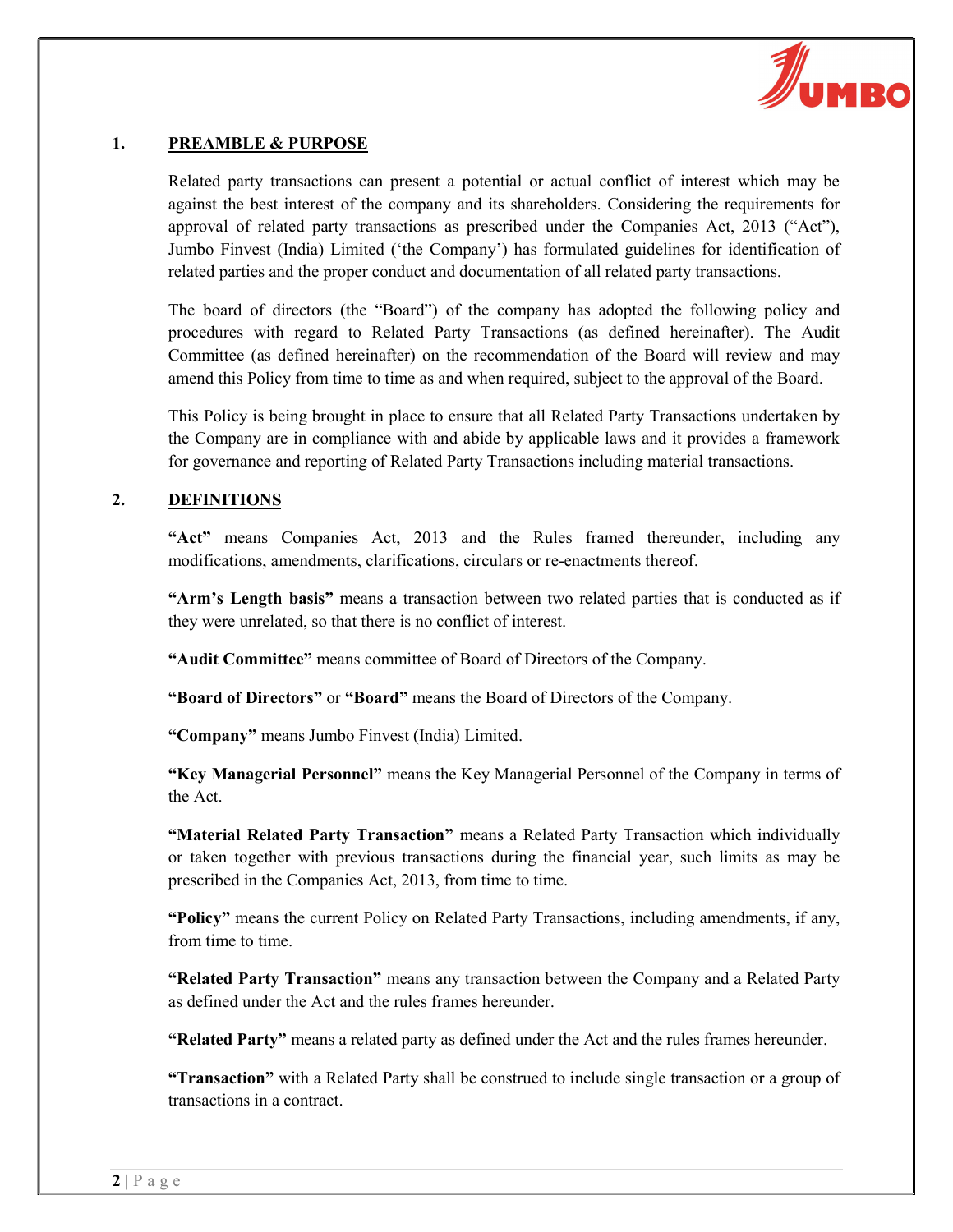

The terms Director, Chief Financial Officer, Company Secretary, shall have the same meaning as assigned under the Companies Act, 2013.

# 3. POLICY

The Audit Committee shall review and approve all Related Party Transactions based on this Policy. All proposed Related Party Transactions must be reported to the Audit Committee for prior approval by the Committee in accordance with this Policy. In the case of frequent / regular / repetitive transactions which are in the normal course of business of the Company, the Committee may grant standing pre – approval / omnibus approval, details whereof are given in a separate section of this Policy. In exceptional cases, where a prior approval is not taken due to an inadvertent omission or due to unforeseen circumstances, the Committee may ratify the transactions in accordance with this Policy.

## 3.1 Identification of Related Party Transactions:

Each Director and Key Managerial Personnel is responsible for providing notice to the company secretary of any potential or proposed Related Party Transaction involving him/her or his or her relative, including any additional information about the transaction that the Board/Audit Committee may request, for being placed before the Audit Committee and the Board. It is hereby clarified that such notice by the relevant Director or Key Managerial Personnel shall be sent prior to such Related Party Transaction being approved to the Audit Committee so as to assist the Audit Committee in determining to grant approval for the said Related Party Transaction. The Board shall record the disclosure of interest and the Audit Committee will determine whether the transaction does, in fact, constitute a Related Party Transaction requiring compliance with this Policy. In the event a Director or Key Managerial Personnel, as the case may be, fails to provide prior notice as required in this Clause, the Related Party Transaction shall be rescinded/terminated by the Company.

#### 3.2 Review and approval of Related Party Transaction:

The Company shall not enter into any Related Party Transaction except as stated hereinafter.

#### 3.2.1 Transactions requiring approval of Audit Committee:

a) Every Related Party Transaction shall be subject to the prior approval of the Audit Committee, whether at a meeting or by resolution by circulation or any other manner as provided by the Companies Act, 2013 and Rules made thereunder or by Secretarial Standards.

Provided that the transactions entered into by the Company with its wholly owned subsidiary(ies) whose accounts are consolidated with the Company and placed before the shareholders at the general meeting for approval shall not require prior approval of the Audit Committee.

The Audit Committee may grant omnibus approval for Related Party Transactions proposed to be entered into by the Company which are repetitive in nature subject to compliance of the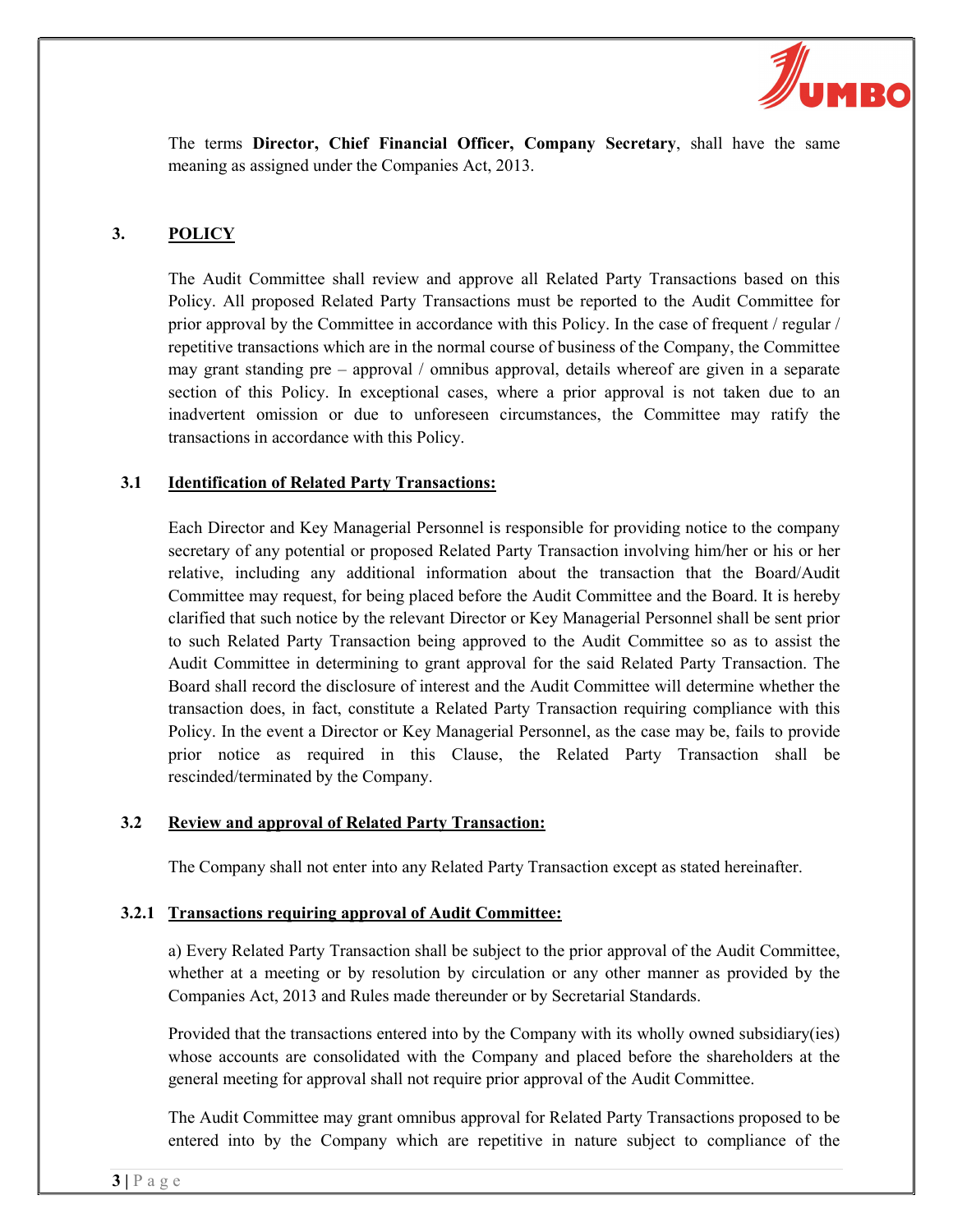

conditions contained in the Companies Act, 2013 and Rules made thereunder, as amended from time to time.

The Committee shall also satisfy itself the need for such omnibus approval and that such approval is in the interest of the Company.

If any additional Related Party Transaction is to be entered by the Company post omnibus approval granted by the Audit Committee, then the Company shall present such transaction before the Audit Committee in its next meeting for its prior approval.

b) The Audit Committee shall also review the statement of significant Related Party transactions submitted by management as per its terms of reference.

c) Any member of the Committee who has a potential interest in any Related Party Transaction shall not remain present at the meeting when such Related Party Transaction is considered.

## 3.2.2 Transactions requiring approval of Board of Directors of the Company:

If the Audit Committee determines that a Related Party Transaction should be brought before the Board, or if the Board in any case decides to review any such matter or it is mandatory under any law for Board to approve the Related Party Transaction, then the Board shall consider and approve the Related Party Transaction and the considerations set forth above under Paragraph 3.2.1 shall apply to the review and approval of the matter by the Board of Directors, with such modifications as may be necessary or appropriate under the circumstances.

Where any director is interested in any Related Party Transaction, such director shall not remain present at the meeting when Related Party Transactions is considered. Further, all such Related Party Transactions exceeding the threshold limits prescribed in the Act shall also require prior approval of shareholders of the Company and Related Party/ies shall abstain from voting on such resolution.

#### 3.2.3 Transactions requiring approval of Shareholders of the Company:

All the transactions with related parties meeting the materiality thresholds, laid down in the Act are placed before the shareholders for approval. For this purpose, all entities falling under the definition of related parties shall abstain from voting respective of whether the entity is a party to the particular transaction or not. In addition to the above, all kinds of transaction specified under Section 188 of the Act which (a) are not in the ordinary course of business and at arm's length basis; and (b) exceed the thresholds laid down in Companies (Meetings of Board and its Powers) Rules, 2014 are placed before the shareholders for its approval.

# 4. RELATED PARTY TRANSACTIONS NOT APPROVED UNDER THIS POLICY

i. In the event the Company becomes aware of a transaction with a Related Party, which is regulated under the Act or which is not on Arm's Length Basis or not in the Ordinary Course of Business or that has not been approved or is not in accordance with the delegation approved under this Policy, such transaction shall be reviewed by the Audit Committee. The Audit Committee shall consider all of the relevant facts and circumstances regarding such Related Party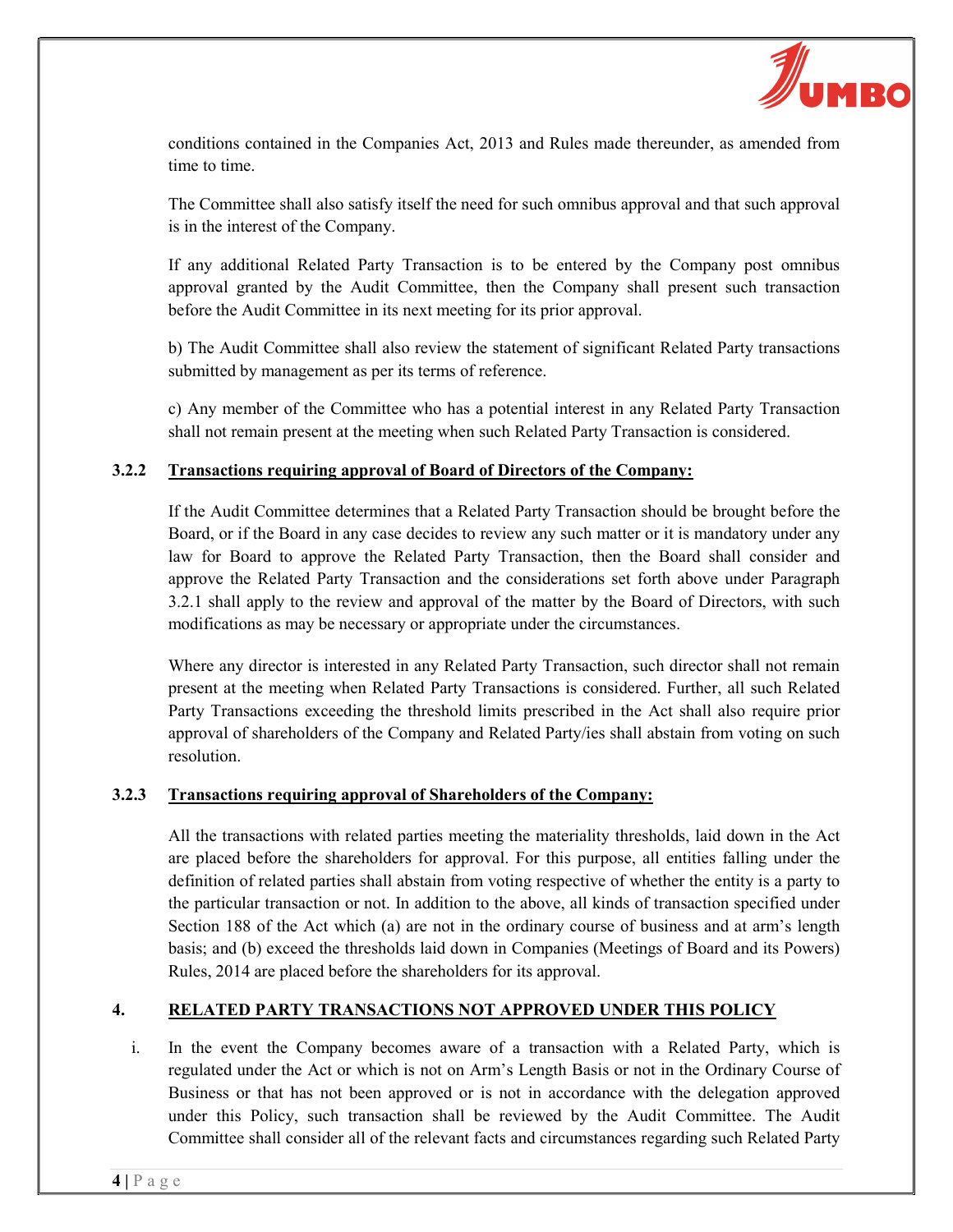

Transaction, and shall evaluate all options available to the Company, including ratification, revision or termination of the Related Party Transaction. The Audit Committee shall also examine the facts and circumstances pertaining to the failure of reporting such Related Party Transaction to the Committee under this Policy and failure of the internal control systems, and shall take any such action it deems appropriate.

ii. In any case, where the Audit Committee determines not to ratify a Related Party Transaction that has been commenced without approval, the Committee, as appropriate, may direct additional actions including, but not limited to, discontinuation of the transaction or seeking the approval of the shareholders, payment of compensation for the loss suffered by the Related Party etc. In connection with any review of a Related Party Transaction, the Audit Committee has authority to modify or waive any procedural requirements of this Policy.

## 5. POLICY SEVERABLE

- i. This Policy constitutes the entire document in relation to its subject matter. In the event that any term, condition or provision of this Policy being held to be a violation of any Applicable Law, statute or regulation, the same shall be severable from the rest of this Policy and shall be of no force and effect, and this Policy shall remain in full force and effect as if such term, condition or provision had not originally been contained in this Policy.
- ii. This Policy will be communicated to all operational employees and other concerned persons of the Company and shall be placed on the website of the Company at http://www.jumbofin.com/.